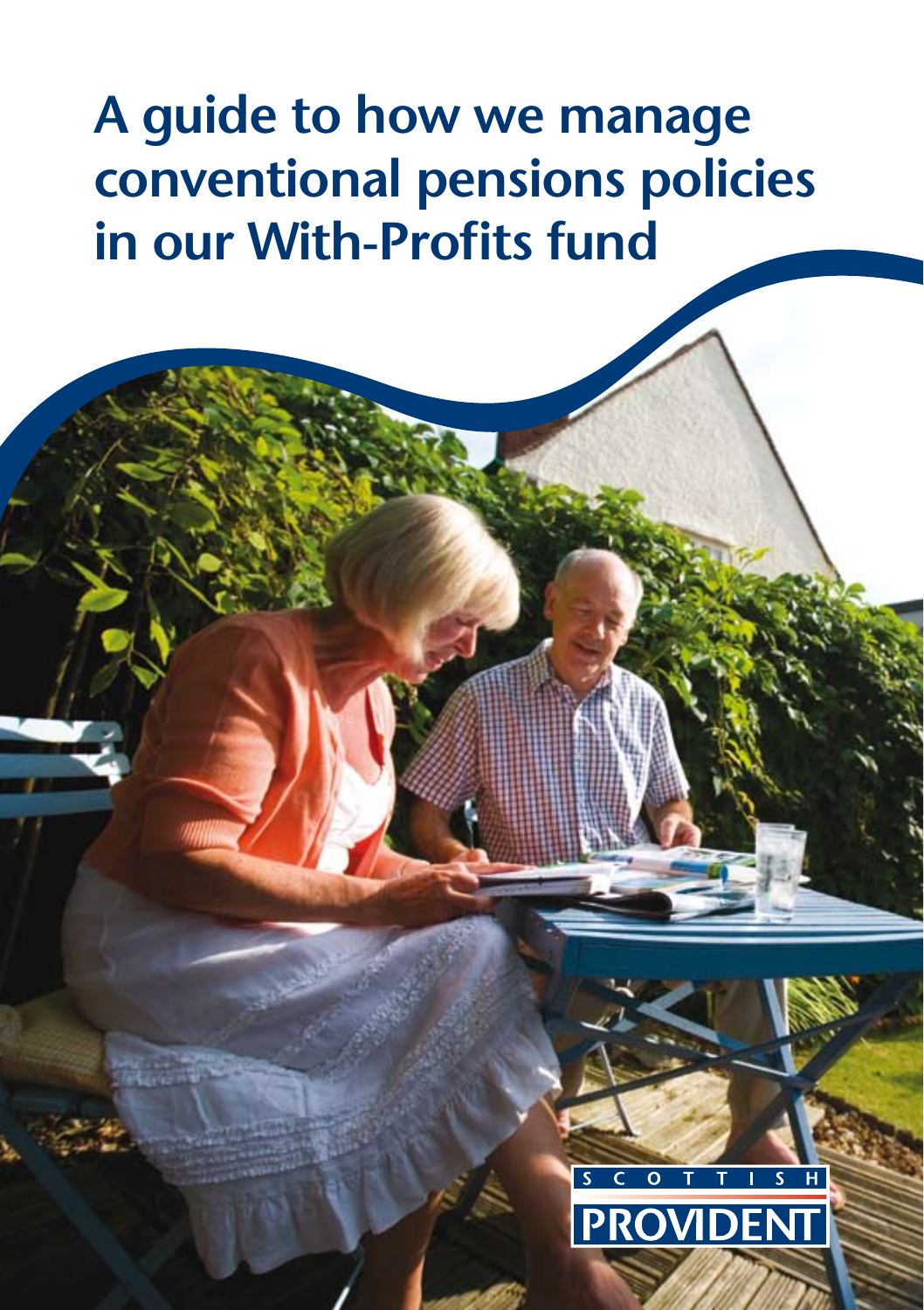You'll find important information about your policy and how it works in this guide. Please read this quide and then keep it safely with your other policy documents.

# **1. Who this guide is for and what you'll find in it**

This quide is for you and the other individual policyholders who are investing in the conventional With-Profits pensions policies of Scottish Provident Limited (Scottish Provident). This includes 'self-employed pension plan' and 'executive pension plan' policies. We explain these terms in section 4. The guide aims to explain:

- How the With-Profits fund works
- What you should expect the fund to do for you
- What affects how much your policy is worth when the time comes for you to retire.

 You can find full details of the fund and how it works in a document called the "Principles and Practices of Financial Management". This summary version tells you about the main points in the full Principles and Practices document dated January 2007. If we change the full document, we will tell you and if the change is an important one that affects your policy we will send you a revised guide like this one.

# **2. What you'll find in the following sections**

- Section 3. Your policy and our business
- Section 4. How we work out what to pay you when the time comes for you to retire
- Section 5. How the money in the fund is invested
- Section 6. How we manage risk
- Section 7. Charges and expenses
- Section 8. Our approach to new business
- Section 9. What happens if the fund has too much or too little money

Section 10. How to find out more

## **3. Your policy and our business**

 Scottish Provident is a life assurance company that was set-up in 1837. From 2001 until 2006 the company was owned by Abbey National. In September 2006 the company was acquired from Abbey by Resolution plc. Resolution is a specialist in life assurance management and also owns a number of other life assurance funds.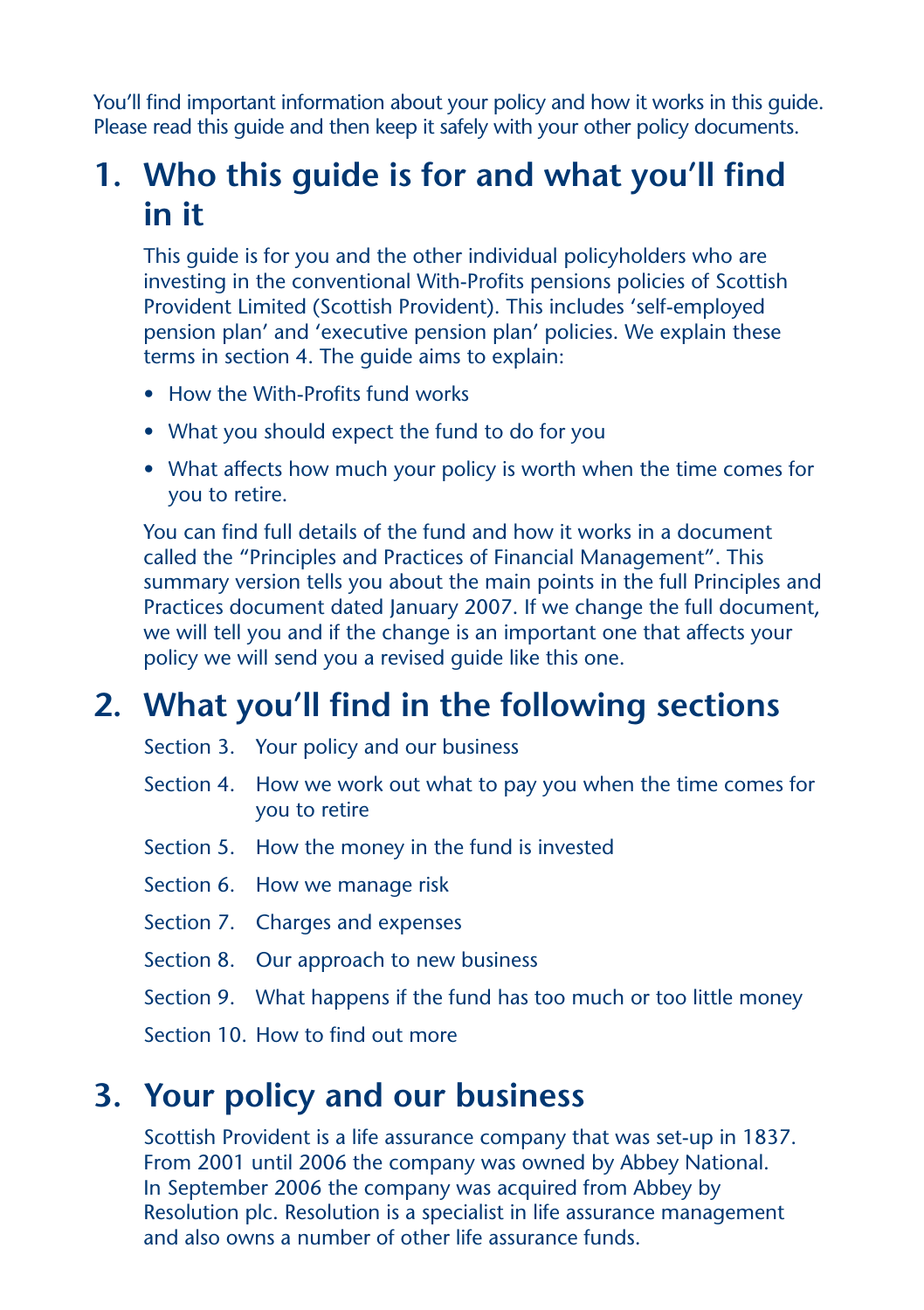Like all UK insurance companies, we are regulated by the Financial Services Authority and we always aim to operate within FSA requirements. We also follow rules that were approved by the court when Abbey took over Scottish Provident in 2001 and which continue to apply even though Abbey has sold Scottish Provident to Resolution. These rules include that:

- Scottish Provident must aim to set payments to policyholders so that there is no money left when the last policy is paid off
- There are strict rules about the charges, fees or profits we can take out of the fund.

 Over the years Scottish Provident has sold many different kinds of policy. The conventional pensions policies described in this guide are only one of the types that are invested in the same fund. We have other guides, like this one, about the other types of policy.

# **4. How we work out what to pay you when the time comes for you to retire**

 Some of the money you pay is used to pay for running costs and for some policies some is used for life assurance cover in case you die early, but most is invested in our With-Profits fund. When you reach the retirement date in your policy we aim to offer you retirement benefits based on a fair share of the fund.

 Before we describe how we work out this fair share we'd like to explain a few technical terms:

- **Executive pension plans** these policies are normally arranged for you by your employer. They have a normal retirement date, usually set by your employer.
- Self employed pension plans these are policies taken out by people who did not have any scheme offered by an employer. They offer a range of retirement dates, often from age 60 to age 75.
- **Retirement date** in the case of an executive pension plan the date your employer told us you were expected to retire, or one of the optional retirement dates, usually between age 60 and age 75, listed in a self employed pension plan. Each policy will have its own retirement date. Normally these dates are on a birthday between the 60th and 75th birthdays.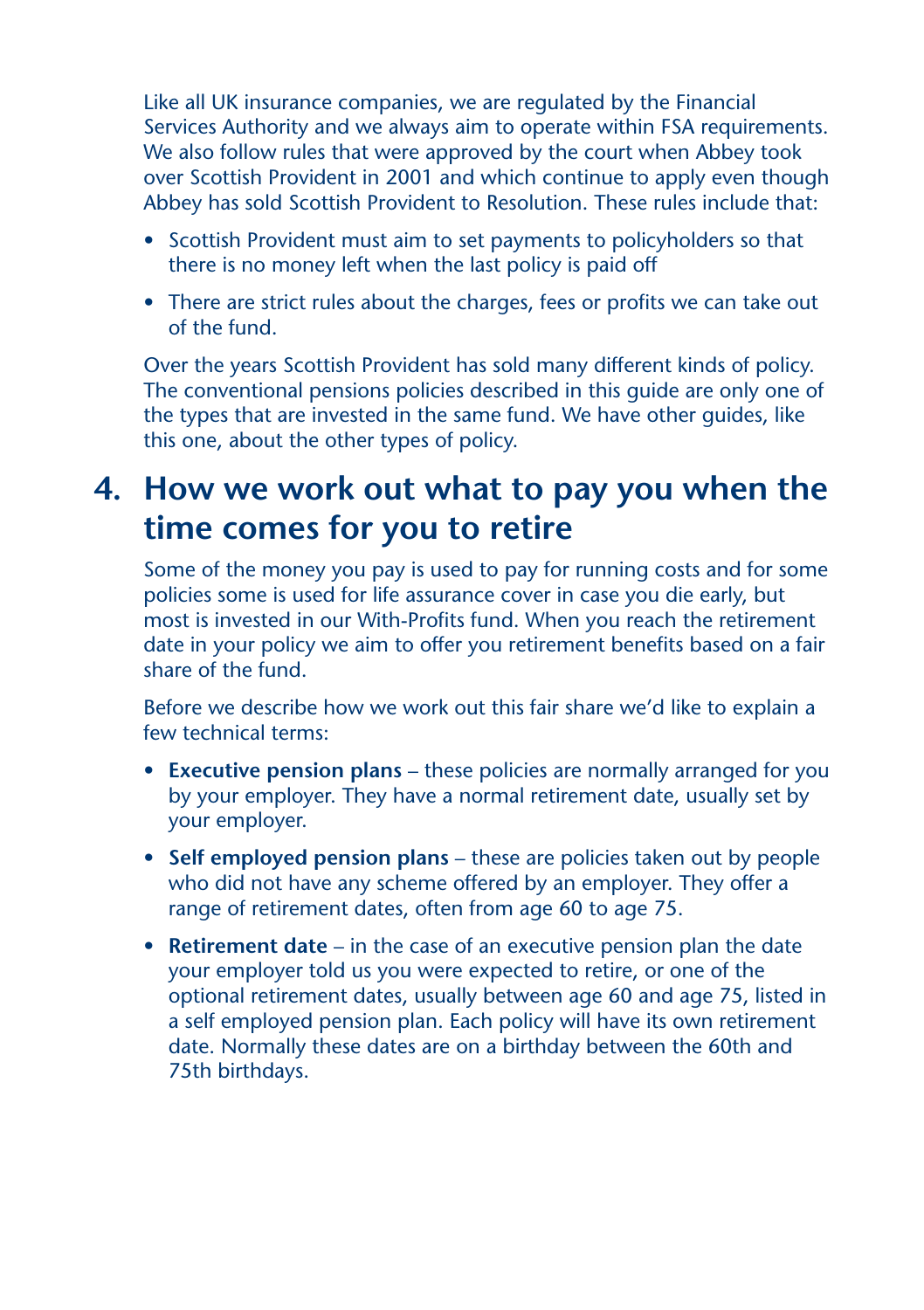- **Retirement benefits** all the policies described in this guide offer a choice between a pension or a lump sum with a reduced pension. There are often limits set by the taxman about how much can be taken as a lump sum. Each policy will have a fixed minimum level of benefits as long as all the premiums are paid. The policy will also set the exchange rate between cash and pension; for example, on some executive pension plans the rate for males at age 65 is £9 of cash for each £1 per annum of pension.
- **Annual bonus** an annual bonus is a guaranteed addition to the retirement benefits. It is paid for by the fund out of any surplus money that the fund has built up, for example, if there is an investment profit and the fund has earned more than the amount we need to cover the minimum retirement benefits. Each year we check whether the fund can afford to give everyone such an addition, but this does not mean that there will be a bonus every year.
- **Investment result** this is the amount we credit to the asset share. The fund owns a variety of investments. These produce interest and dividends. The fund also sees the benefit, or the cost, of capital gains and losses as, for example, shares go up and down in value on the stock market. In some years the capital losses could be larger than the income, leaving an overall loss. The fund has to pay tax and other charges. The tax is less on pensions than on life policies. There will always be some expenses from buying and selling investments and from looking after them. Sometimes there may be other gains or charges arising from other risks, particularly our management of the costs of guarantees. All of these factors make up the investment result that we work out each year.
- **Asset share** this is our main quide to a fair share of the fund. We work out the asset share of a policy by:
	- (i) Taking the money paid for the policy
	- (ii) Allowing for each year's investment result, and
	- (iii) Taking off any costs not included in the investment result.

 We do not do this individually for each policy. We do it for a selection of typical policies and then aim to pay a proportionate amount to other policies.

• **Cash value of retirement benefits** – we need to know the value of all our pension policies as a cash amount. Some pension policies have retirement benefits that are a guaranteed amount of pension per annum rather than a guaranteed amount of cash. So we need to check how much this is in cash by using current market rates and views on how long people may live.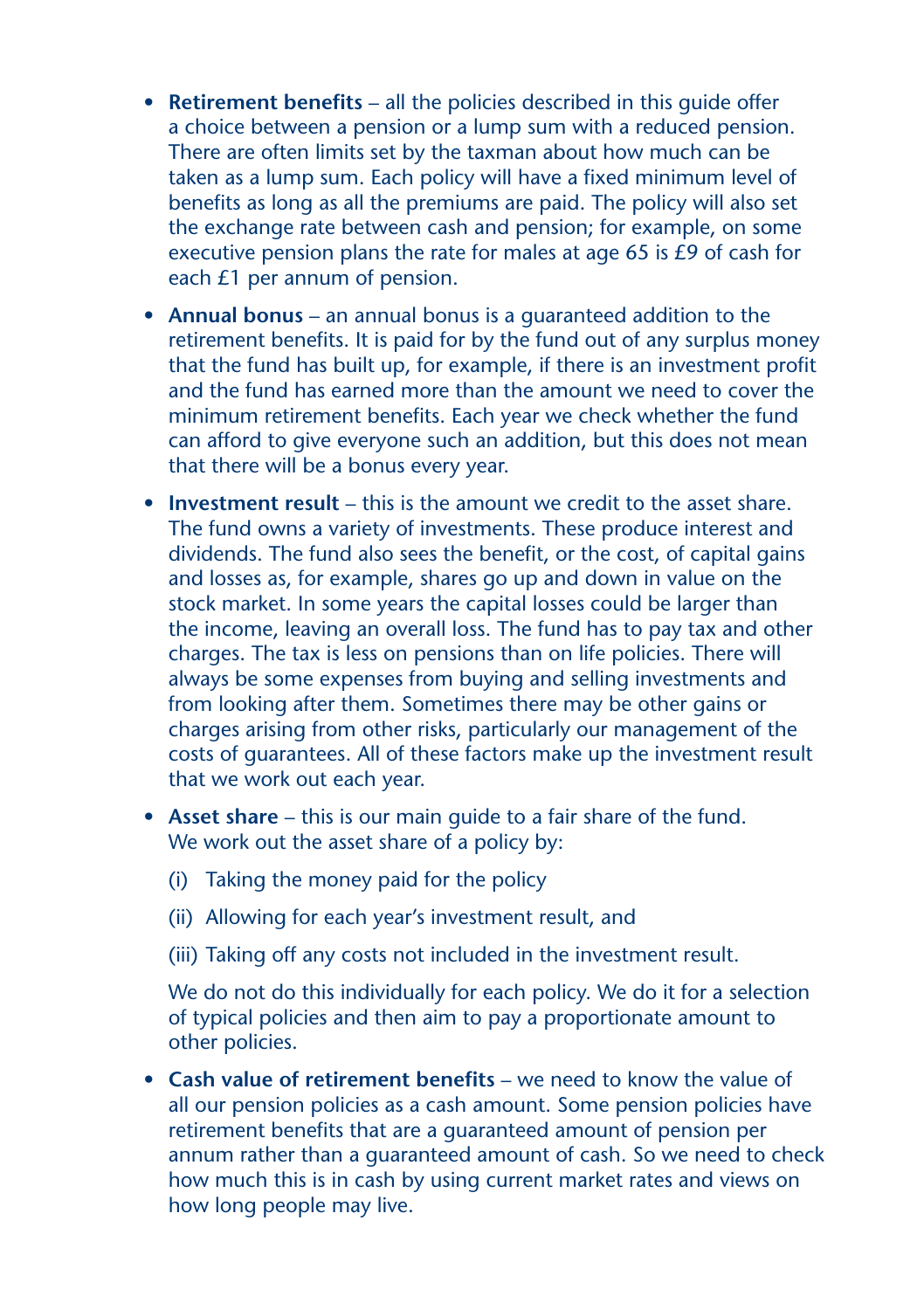• **Final bonus** – when policies reach their retirement date we compare asset shares with the cash value of retirement benefits. If asset shares are higher, then we would normally add a final bonus. We expect to check the final bonuses and change them if necessary at least twice a year.

#### **Smoothing**

 An asset share can move up and down, depending mainly on the latest investment result. Smoothing can mean two things:

- Smoothing can mean not always allowing the value given for a policy to move up or down as quickly as the asset share.
- Smoothing can mean that if the asset shares for similar policies starting at different times are different by irregular amounts, we may set final bonuses to reduce the irregularities.

 In either case the full effect of the investment result is allowed for over time. Generally we prefer to pay asset share as far as possible with relatively little smoothing.

### **Guarantee at retirement date**

 If at the retirement date the asset share is less than the cash value of retirement benefits you would not get a final bonus, but you do get the guaranteed minimum retirement benefits plus any annual bonuses we have added.

 Guarantees like these can cost the fund money and there is more about how we manage this risk in section 6.

### **What happens if you want to cash-in your pension policy early**

 There are often rules imposed by the taxman about what you can do with a pension policy and you cannot normally take the money and use it for anything other than a pension. You can usually take a transfer value from us to some other pensions provider.

 If you do cash-in your policy early, you may be doing so at a time when there is no guarantee about the option to take a pension. Any transfer value will be based only on the cash amount, which is often the less valuable option.

 We had quite heavy costs when your policy started. These costs are allowed for when we work out the asset share. So cashing-in early may mean you get back less than you have paid in.

 There will usually be some flexibility allowing you to take your pension before or after the date you or your employer originally set, but you should check with us whether this affects any of the guarantees in your policy.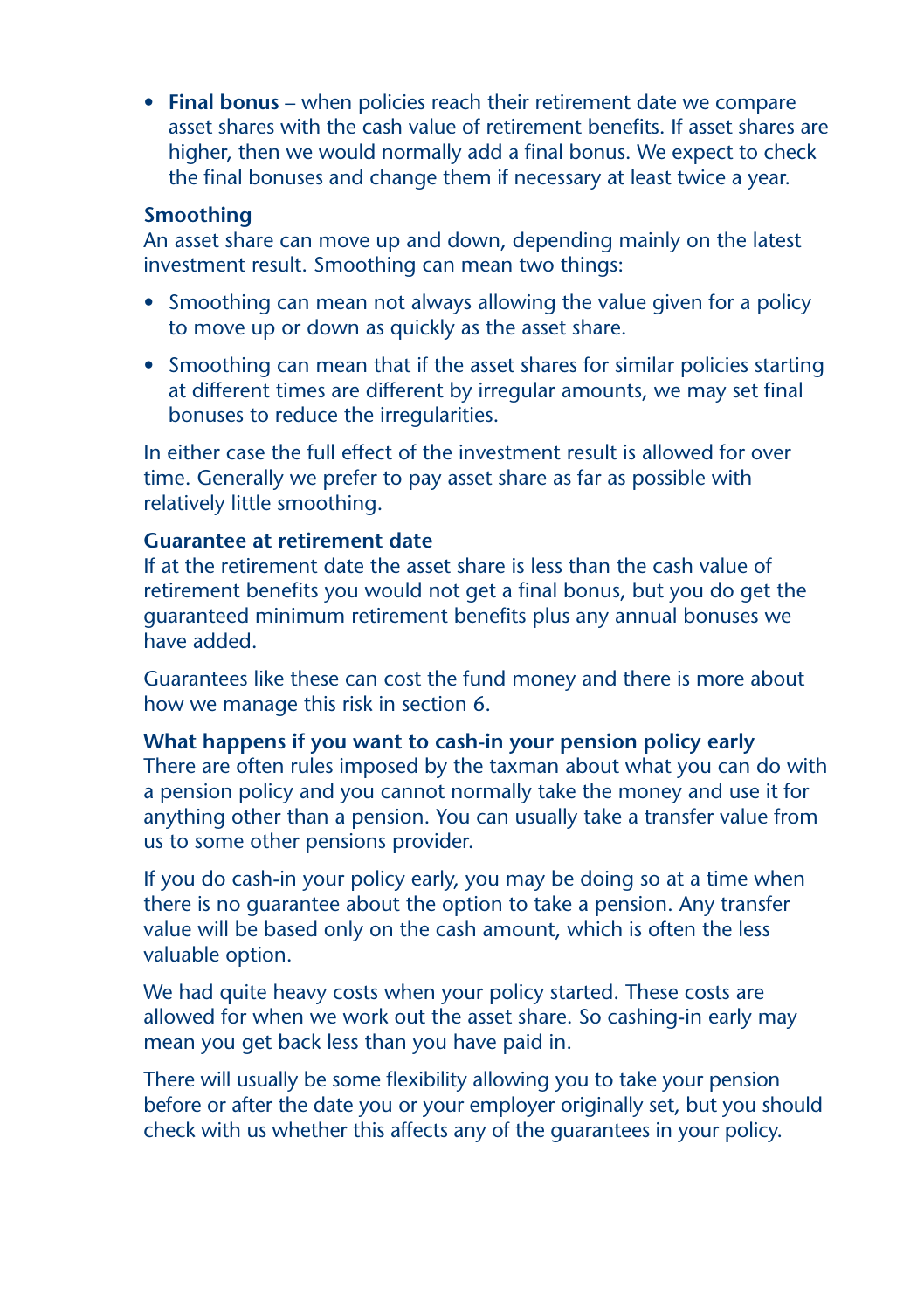### **What happens on death before retirement date**

We do not use asset shares as a quide to death payments. Different policies issued at different times had different rules and you need to check your policy document.

#### **More about annual bonuses**

 An annual bonus increases the amount your policy is guaranteed to pay out. We add these only when the fund can afford to do so. There may be years when we do not have any annual bonus. But this does not mean that your policy is not earning anything. The full amount of the investment result is still being used to build up the asset shares that help us decide whether you are due any final bonus.

 If there is an annual bonus then the guarantees get bigger and are more likely to cost the fund money. Different policies have different guarantees and some policyholders would benefit more than others. Sometimes it is fairer to have no annual bonus and use all the investment result to change the final bonuses.

#### **Altered policies**

 Some people alter their policies, for example they might increase the size of the sum assured. We do not work out separate asset shares for altered policies, but aim to use the same rates of final bonus as for unaltered policies.

 An example might be a customer who stops paying premiums and so is due only a reduced benefit. We expect to use the same rate of final bonus as for a continuing policy, but with this percentage applied to the reduced benefit.

### **Our right to share in bonuses**

 If there are any annual or final bonuses we are entitled to a share of the profits. The rules for this were approved by the court when Abbey took over Scottish Provident. For every £10 that there is available, £9 goes to pay for policyholders' bonuses and £1 goes to our shareholders.

### **5. How the money in the fund is invested**

 The fund may use any of the usual types of investments. These include stocks and shares which are bought and sold on the stock markets, unit trusts, fixed interest loans to local or national governments or to companies and bank deposits. Some of the fund may be invested in land and property and in some less common investments.

 History shows that company shares tend to do better than fixed interest loans in the long run, but the value of shares can go up and down quite a lot, with losses in some years. Because of the guarantees in the fund we aim not to put too much into the type of stocks whose value might fall over short periods. We aim for a balance between choosing types of stocks that we think have a good chance of growing in value on one hand and not risking too many losses on the other.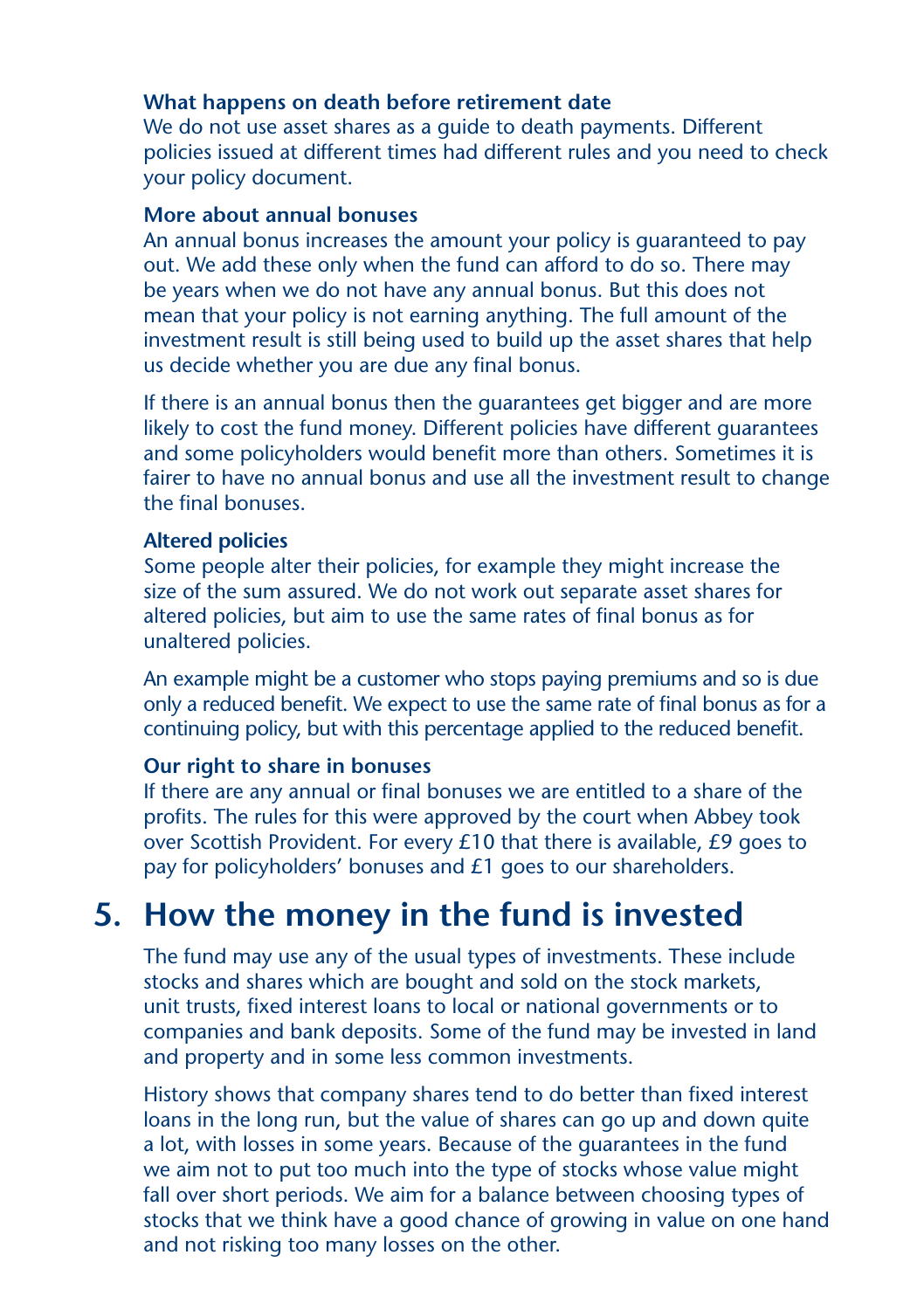A typical mix of investments might be to have about half of the fund in fixed interest loans and about a third in shares on UK and overseas stock markets with the rest in a wider variety of investments. The actual mix at any time might be different. Our usual aim is to share in the overall movement of the market, rather than to try and choose individual stocks.

### **6. How we manage risk**

 This section tells you a little more about the main risks in the fund, how these might affect you and how we try to manage the risks.

#### **Investment risk**

 The fund is not limited to investments guaranteed by big banks and governments. We aim to earn a higher return than deposits would earn, but you don't usually get offered a higher return unless there is also some risk of loss attached. We aim to limit the risk in two main ways:

- We put only part of the fund into shares on the stock market and keep quite a large part in safer fixed interest loans
- We don't put too much money into any one stock or company. We spread the fund over a large number of separate investments.

 Even so, the fund performance will be different from year to year and may be a profit or a loss.

### **Guarantee risk**

 Each policy includes times when minimum benefits are guaranteed. If these guarantees mean we are paying more than asset share, then the guarantee is costing the fund money. This could mean there is less left in the fund for other policyholders.

 Since the middle of 2004, we have been managing these guarantee costs through a complex set of 'fund protection assets'. These are special investments whose value changes with the overall level of the stock market and as interest rates change. We invested about 6% of the fund to buy enough of these to match what we expected the current guarantees to cost. The value of these assets is designed to rise at times when other stocks are falling and the guarantees are more likely to cost more. The overall effect is that we have insured the fund against most of the guarantee costs, but the actual guarantee costs may turn out to be more or less than the fund protection assets. We will check and revise the position from time to time. Any changes may mean there is a cost or a gain to the fund and this will show up in the investment result.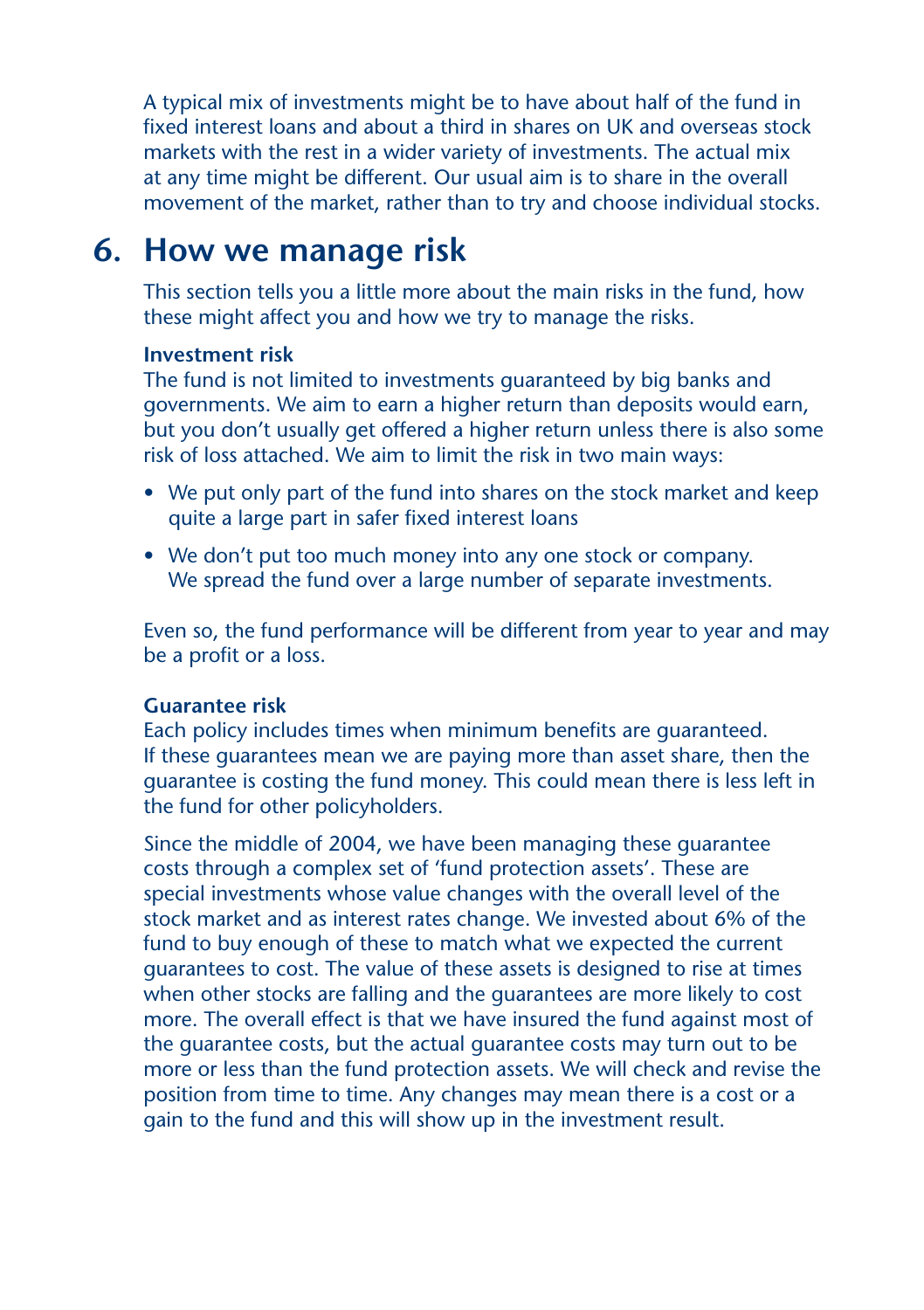### **Insurance risk**

 All life assurance policies include insurance benefits such as payments on death, but these are much less common on pensions policies. The fund buys annuities for pensions policyholders on retirement. If pensioners are expected to live longer then that will add to our costs. The expected cost of any insurance is allowed for in the asset share calculation.

 It is possible that the actual experience for any insurance provided by the With-Profits fund might be different to what we expected. These differences will contribute to the overall profits and losses in the fund. From time to time we may adjust the investment result to reflect these profits and losses.

# **7. Charges and expenses**

 We charge the fund for costs at a level set for 10 years after the purchase of Scottish Provident by Abbey. The same practice applies to the costs used in the asset share calculations.

### **8. Our approach to new business**

 Our With-Profits fund is closed to new business and we have no current plan to re-open it.

 Existing policies can continue to pay their normal regular premiums and these premiums continue to add to asset share. Some existing policyholders also have rights to alter or increase their policy, or even to take out a new policy. Some existing pension schemes continue to have rights to buy further benefits for existing members and to admit new members. All this is possible, but customers and scheme trustees should always consider taking advice as to whether this is the best course of action for them.

# **9. What happens if the fund has too much or too little money**

 At the time of writing (December 2006) our best estimate was that the fund had slightly more than needed to settle all our policyholders' claims. We check the position at least twice a year. However, we can't be sure what will happen in the future and the balance could change. For example:

- If the investments do much better than we expect, or if quarantees cost less than expected we might find the fund has extra money
- If the investments do less well than we expect or quarantees cost more than expected we might find the fund does not have enough money.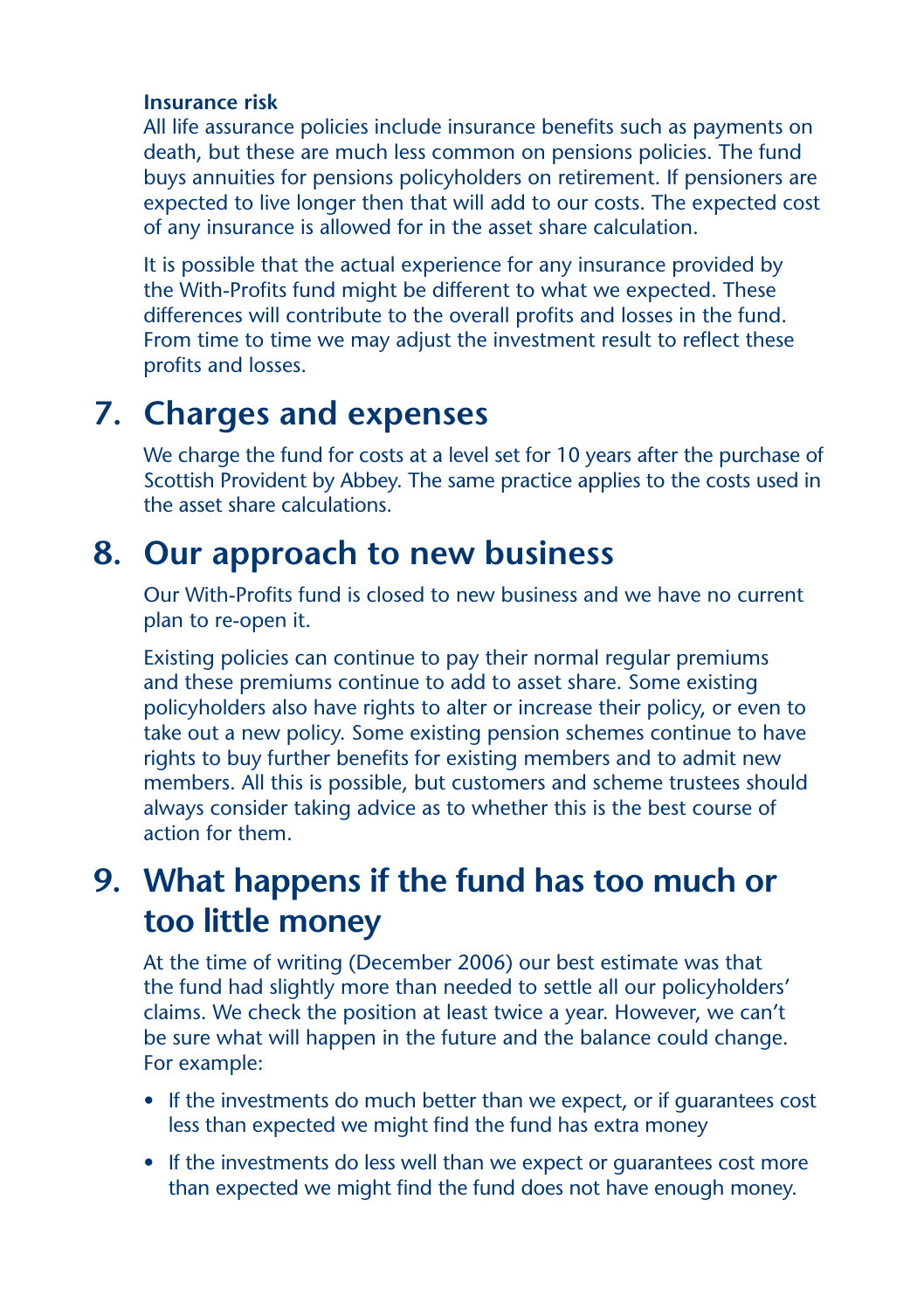The key messages are that any extra money belongs to the policyholders and if there is a shortage then at least part of this is likely to be charged to policyholders. However, if policyholders are likely to have their policy value reduced by more than 5% on account of such a shortage, then the company will share any excess over 5%. If there is extra, then one option would be to add this in when we work out the investment result that we use when deciding whether we can afford to pay final bonuses. In the same way if there is not enough then this could show up as a lower investment result, making final bonus lower. Guaranteed benefits cannot be reduced.

 Scottish Provident and Resolution have other money earmarked outside the fund that is available if the 5% limit is reached or if there is a threat to guarantees. However, we would not normally expect to use money from outside the fund to support higher final bonuses and we would be very unlikely to agree to use this money to help the fund support a new annual bonus as this would add to the guarantees. Adding to the guarantees can be very expensive and would be considered only if the fund, on its own, had a significant amount of extra money.

### **10.How to find out more**

 We hope this guide has been helpful, but remember you need to look at your other policy papers and your regular statements as well.

 This is a summary version of our full Principles and Practices document. Some of the more technical details have been left out. We have tried to select the main points that affect most policyholders. If you want more detail about the fund you can ask for a copy of the full Principles and Practices document or you can download one from our website. If you need more information about your own policy then you can phone us or write to us.

 This guide aims only to help you understand your contract. It does not aim to change the contract between us or to give you advice. We suggest you should always speak to a financial adviser before taking any decisions about your investment.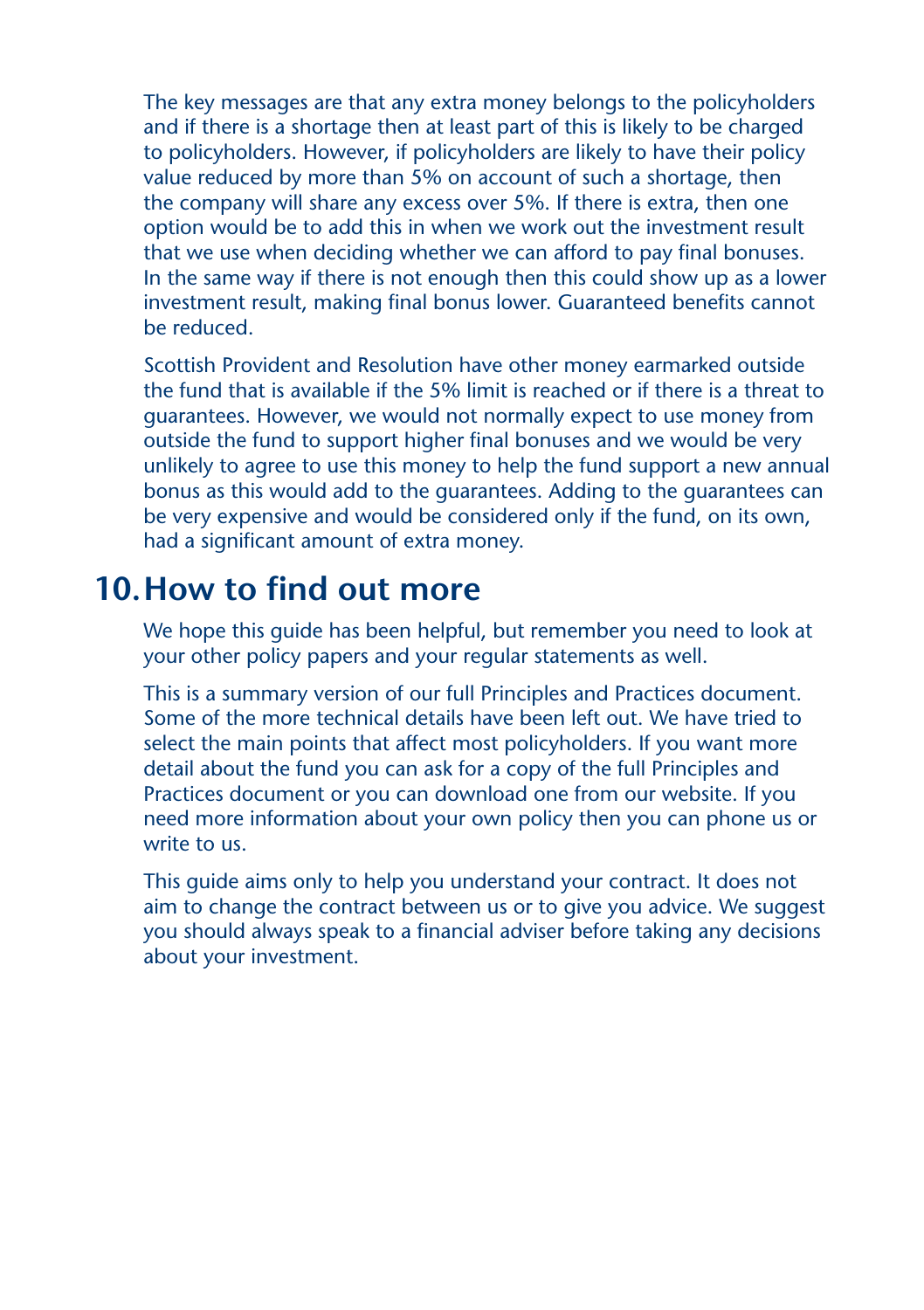### **Our contact details are:**

If you want to ask about your own policy you can phone us on **0845 270 1075**

Or you can write to us at Scottish Provident Limited plc, 301 St Vincent Street, Glasgow G2 5HN.

If you want a copy of our full Principles and Practices document then either:

- Phone **0845 741 3002**; or
- Try our website **www.scotprov.co.uk/withprofitsupdate**

Technical questions about the content of this document or about the full Principles and Practices document are best put in writing to the With-Profits Actuary's Department at the postal address above.